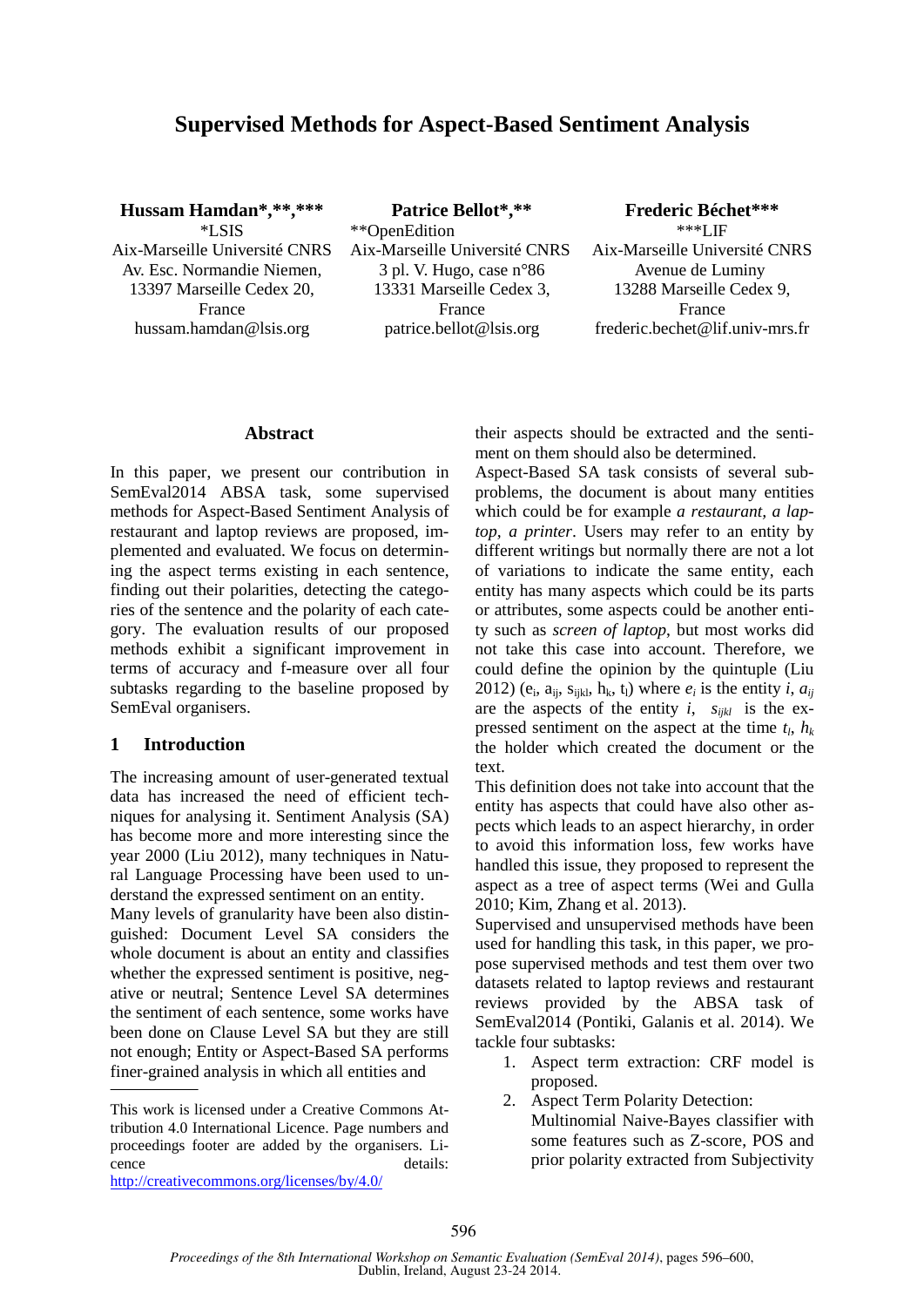Lexicon (Wilson, Wiebe et al. 2005) and Bing Liu's Opinion Lexicon<sup>1</sup>.

- 3. Category Detection: Z-score model for category detection has been used.
- 4. Category Polarity Detection: The same model proposed for aspect term polarity detection has been adopted.

## **2 Related works**

Several methods concerning the ABSA have been proposed, some of them are supervised, and others unsupervised. The earliest work on aspect detection from on-line reviews presented by Hu and Liu used association rule mining based on Apriori algorithm to extract frequent noun phrases as product features, they used two seed sets of 30 positive and negative adjectives, then WordNet has been used to find and add the seed words synonyms. Infrequent aspects had been processed by finding the noun related to an opinionated word (Hu and Liu 2004).

Opinion Digger (Moghaddam and Ester 2010) used also Apriori algorithm to extract the frequent aspects then it filters the non-aspects by applying a constraint -learned from the training data- on the extracted aspects. KNN algorithm is applied to estimate the aspect rating scaling from 1 to 5 stands for (Excellent, Good, Average, Poor, Terrible), assuming that the sentiment is expressed by the nearest adjectives to the aspect term in the sentence segment, WordNet is used for finding the synonyms of sentiment word in order to use them to estimate the distance between it and the words of rating scale.

Some unsupervised methods based on LDA (Latent Dirichlet allocation) were proposed. Brody and Elhadad used LDA to find the aspects, determined the number of topics by applying a clustering method (Brody and Elhadad 2010), then they used a similar method proposed by Hatzivassiloglou and McKeown (Hatzivassiloglou and McKeown 1997) to extract the conjunctive adjectives but not the disjunctive due to the specificity of the domain, seed sets were used and assigned scores, these scores were propagated using propagation method through the aspect-sentiment graph building from the pairs of aspect and related adjectives.

 Other works make one LDA based model for the aspect and sentiment extraction. Lin and He

(Lin and He 2009)proposed Joint model of Sentiment and Topic (JST) which extends the stateof-the-art topic model, Latent Dirichlet Allocation (LDA) by adding a sentiment layer, this model is fully unsupervised and it can detect sentiment and topic simultaneously.

Wei and Gulla (Wei and Gulla 2010) modelled the hierarchical relation between product aspects. They defined SOT Sentiment Ontology Tree to formulate the knowledge of hierarchical relationships among product attributes and tackle the problem of sentiment analysis as a hierarchical classification problem. Unsupervised hierarchical aspect

Sentiment model (HASM) was proposed by Kim et al (Kim, Zhang et al. 2013) to discover a hierarchical structure of aspect-based sentiments from unlabelled online reviews.

Supervised methods uses normally a CRF or HMM models. Jin and Ho (Jin and Ho 2009) applied a lexicalized HMM model to extract aspects using the words and their part-of-speech tags in order to learn a model, then unsupervised algorithm for determining the aspect sentiment using the nearest opinion word to the aspect and taking into account the polarity reversal words (such as not). CRF model was used by Jakob and Gurevych (Jakob and Gurevych 2010) with these features: tokens, POS tags, syntactic dependency (if the aspect has a relation with the opinionated word), word distance (the distance between the word in the closest noun phrase and the opinionated word), and opinion sentences (each token in the sentence containing an opinionated expression is labelled by this feature), the input of this method is also the opinionated expressions, they use these expressions for predicting the aspect sentiment using the dependency parsing for retrieving the pair aspect-expression from the training set.

Our method for aspect extraction is closed to (Jakob and Gurevych 2010), where we used CRF model with different features for aspect extraction, but another method for sentiment detection.

The second and fourth subtasks are concerning the polarity detection, so besides to all previous discussed works, we can handle them as sentence level SA. We choose to use Multinomial Naive Bayes with some features (POS, Z-score, prepolarity). The most related work is (Hamdan, Béchet et al. 2013) where they used Naive Bays with WordNet, DBpedia and SentiWordNet features.

<sup>1</sup> http://www.cs.uic.edu/~liub/FBS/sentimentanalysis.html#lexicon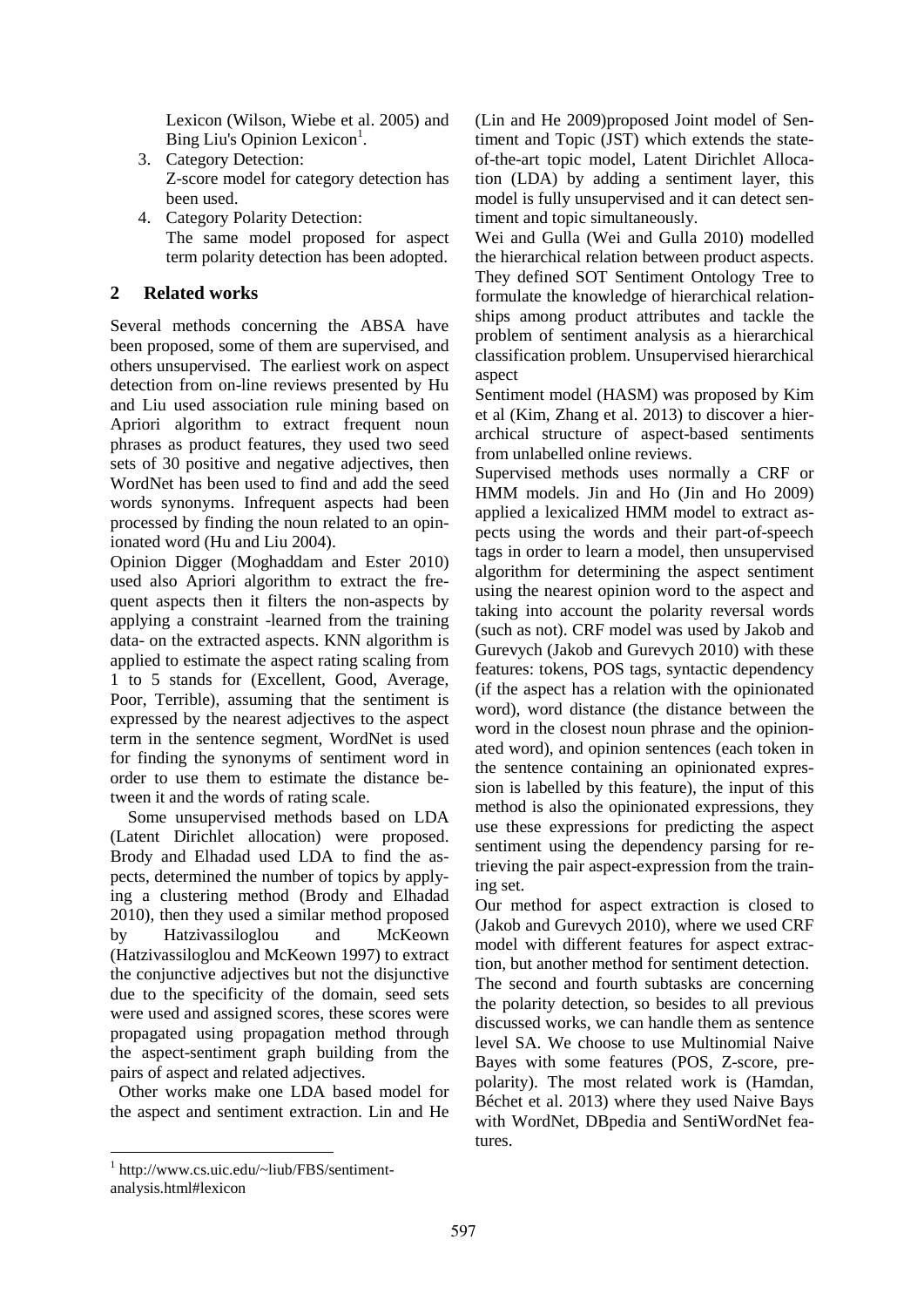## **3 The System**

Our system is composed of four subtasks:

#### **3.1 Subtask1: Aspect Terms Extraction**

The objective of this subtask is to extract all aspect terms in the review sentence, aspect terms could be a word or multiple words. For this purpose we have used CRF (**C**onditional **R**andom Field) which have been used for information extraction. We choose the IOB notation, therefore we distinguish the terms at the **B**eginning, the **I**nside and the **O**utside of aspect term expression. Then, we propose 16 features, for each term we extract the following features:

- Its root (Porter Stemmer);

- Its POS tag;

-The stemming roots for all three words before and after the term;

-The POS tags for all three words before and after the term;

- A feature indicates if the word starts with capital letter;

-A feature indicates if the word is capitalised.

For example, for this review "But the staff was so horrible to us." Where *staff* is the aspect term, the target of each word will be:

 But:O the:O staff:B was:O so:O horrible:O to:O us:O.

#### **3.2 Subtask2: Aspect Term Polarity Detection**

This subtask can be seen as sentence level or phrase level sentiment Analysis, the first step (1) we should detect the context or the words related to the aspect term, then to compute its polarity according to these words. Dependency parsing could be used to determine these words or simple distance function. We extract the context of aspect term according to the syntax and other aspect terms. Therefore, the context is the term itself and all the surrounding terms enclosed between two separators (commas in general), if another aspect is also enclosed by these separators we consider it as a separator instead of the comma, and we do not take the terms after it or before it (according to its direction to the aspect term). If the sentence has only an aspect term the separators will be the beginning and the end of the sentence. For example, for this review "*It took half an hour to get our check, which was perfect since we could sit, have drinks and talk!"* where we have two aspect terms *drinks* and *check*, the context of *check* will be "*It took half an hour to get our check*" and the context of *drinks* will be "*have drinks and talk!*". Another example, "*All the money went into the interior decoration, none of it went to the chefs*." The context for *interior decoration* will be "*All the money went into the interior decoration*" and the context for *chefs* will be "*none of it went to the chefs*".

The second step (2) we should determine the polarity, which could be positive, negative, neutral or conflict. We propose to use Multinomial Naive-Bayes for learning a classifier based on different features:

- The terms in the sentence (term frequency);

- The POS features (the number of adjectives, adverbs, verbs, nouns, connectors)

- The pre-polarity features (the number of positive and negative words in the sentence extracted from Subjectivity lexicon and Bing Liu's Opinion Lexicon);

- Z-score features (the number of words which have Z-score more than three in each sentiment class), Z\_score is described in 3.3.

## **3.3 Subtask3: Category Detection**

Determining the categories of each sentence can be seen as a multi-label classification problem at sentence level.

We propose to use Z-score which is capable of distinguishing the importance of a term in a category. The more the term is important in a category the more its Z-score is high in this category and low in other categories in which it is not important. Thus, we compute the Z-score for all terms using the annotated data, then for each given sentence, the sum of Z-score over each category is computed if the Z-score of term in a category is less than zero, we ignore it in this category because it is not important, the sentence will be attributed to the category having the highest Z-score, if some categories have the same Z-scores the sentence will be attributed to the both. The algorithm steps:

*For each tem t in the sentence: For each category c: If z-score(t,c)>0: Z\_sc[c]+= z-score(t,c) Categories=max(Z\_sc)* 

We assume that the term frequency follows the multinomial distribution. Thus, Z\_score can be seen as a standardization of the term frequency. We compute Z score for each term  $t_i$  in a class  $C_j$  $(t_{ii})$  by calculating its term relative frequency tfr<sub>ii</sub> in a particular class  $C_j$ , as well as the mean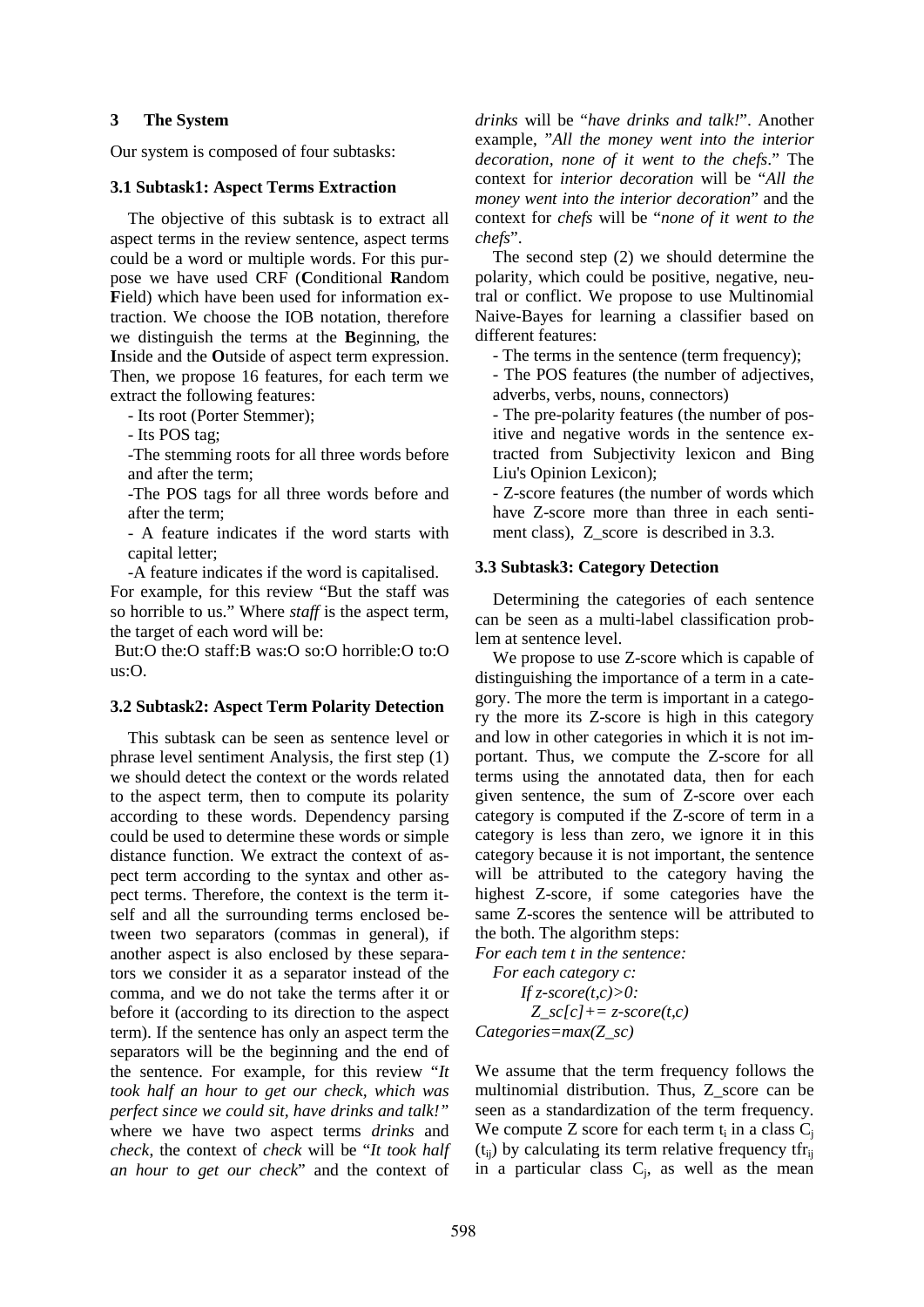$(mean<sub>i</sub>)$  which is the term probability over the whole corpus multiplied by  $n_j$  the number of terms in the class  $C_j$ , and standard deviation  $(sd_i)$ of term ti according to the underlying corpus (see Eq. (1,2)).

$$
Z_{score(t_{ij})} = \frac{tfr_{ij} - mean_i}{sdi} Eq. (1)
$$

$$
Z_{score(t_{ij})} = \frac{tfr_{ij} - n_j * p(t)}{\sqrt{n_j * p(t_j) * (1 - p(t))}} Eq. (2)
$$

 Z\_score was exploited for SA by (Zubaryeva and Savoy 2010), they choose a threshold  $(Z>2)$ for selecting the number of terms having  $Z$  score more than the threshold, then they used a logistic regression for combining these scores. We use Z\_score as added features for multinomial Naive Bayes classifier.

#### **3.4 Subtask4: Category Polarity Detection**

We have used Multinomial Naive-Bayes as in the subtask2 step (2) with the same features, but the different that we add also the name of the category as a feature. Thus, for each sentence having *n* category we add *n* examples to the training set, the difference between them is the feature of the category.

#### **4 Experiments and Evaluations**

We tested our system using the training and testing data provided by SemEval 2014 ABSA task. Two data sets were provided; the first contains3Ksentences of restaurant reviews annotated by the aspect terms, their polarities, their categories, the polarities of each category. The second contains of 3K sentences of laptop reviews annotated just by the aspect terms, their polarities.

The evaluation process was done in two steps. First step is concerning the subtasks 1 and 3 which involves the aspect terms extraction and category detection, we were provided with restaurant review and laptop review sentences and we had to extract the aspect terms for both data sets and the categories for the restaurant one. Baseline methods were provided; Table1 demonstrates the results of these subtasks in terms of precision *P*, recall *R* and f-measure *F* for our sys- $\epsilon$  tem and the baseline<sup>2</sup>.

We remark that our system is 24% and 21% above the baseline for aspect terms extraction in restaurant and laptop reviews respectively, and

above 3% for category detection in restaurant reviews.

| Data | subtask |                 | P    | R    | F    |
|------|---------|-----------------|------|------|------|
| Res  |         | <b>Baseline</b> | 0,52 | 0,42 | 0,47 |
|      |         | <b>System</b>   | 0.81 | 0.63 | 0.71 |
|      | 3       | <b>Baseline</b> | 0,73 | 0,59 | 0,65 |
|      |         | <b>System</b>   | 0.77 | 0.60 | 0.68 |
| Lap  |         | Baseline        | 0,44 | 0.29 | 0,35 |
|      |         | <b>System</b>   | 0.76 | 0.45 | 0.56 |

Table 1. Results of subtask 1, 2 for restaurant reviews, subtask 1 for laptop reviews

The second step involves the evaluation of subtask 2 and 4, we were provided with(1) restaurant review sentences annotated by their aspect terms, and categories, we had to determine the polarity for each aspect term and category; (2) laptop review sentences annotated by aspect terms and we had to determine the aspect term polarity. Table 2 demonstrates the results of our system and the baseline (A: accuracy, R: number of true retrieved examples, All: number of all true examples).

| Data | subtask |                 | R   | All  | А    |
|------|---------|-----------------|-----|------|------|
| Res  | 2       | <b>Baseline</b> | 673 | 1134 | 0,64 |
|      |         | <b>System</b>   | 818 | 1134 | 0.72 |
|      |         | <b>Baseline</b> | 673 | 1025 | 0,65 |
|      |         | <b>System</b>   | 739 | 1025 | 0.72 |
| Lap  | 2       | <b>Baseline</b> | 336 | 654  | 0,51 |
|      |         | <b>System</b>   | 424 | 654  | 0,64 |

Table 2. Results of subtask 2, 4 for restaurant reviews, subtask 2 for laptop reviews

We remark that our system is 8% and 13% above the baseline for aspect terms polarity detection in restaurant and laptop reviews respectively, and 7% above for category polarity detection in restaurant reviews.

#### **5 Conclusion**

We have built a system for Aspect-Based Sentiment Analysis; we proposed different supervised methods for the four sub-tasks. Our results are always above the baseline proposed by the organiser of SemEval. We proposed to use CRF for aspect term extraction, Z-score model for category detection, Multinomial Naive-Bayes with some new features for polarity detection. We find that the use of Z-score is useful for the category and polarity detection, we are going to test it in another sentiment analysis tasks of another domains.

<sup>2</sup>http://alt.qcri.org/semeval2014/task4/data/uploads/ba selinesystemdescription.pdf